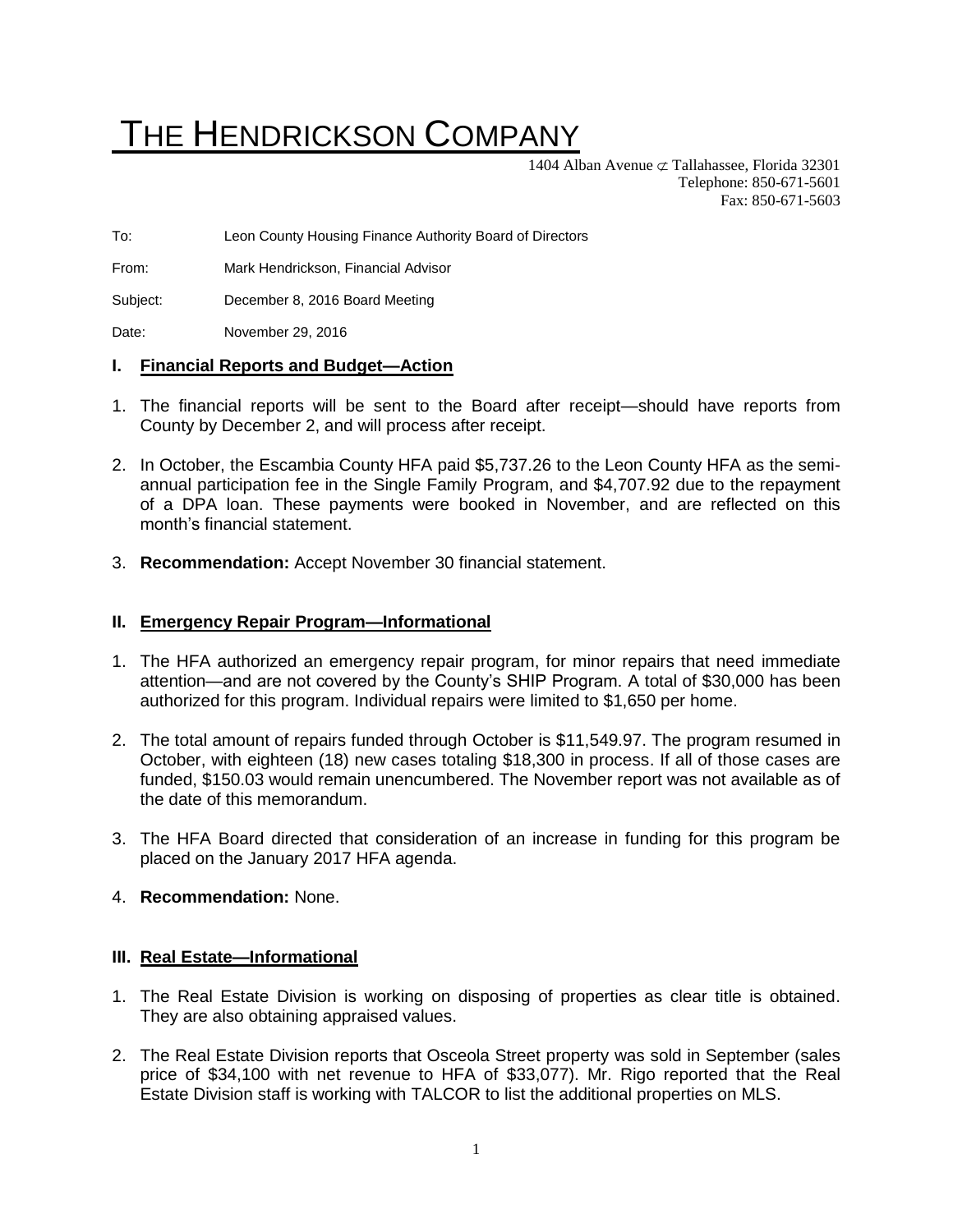- 3. At the request of the Real Estate Division, the HFA prioritized the properties (to avoid spending more money obtaining clear title than the property's value). A list is attached.
- 4. Mitzi McGhin reports:
	- 723 Frankie Lane Drive: Cash offer of \$12,000 (appraised value \$13,000). County staff will move forward to close sale now scheduled for December 1..
	- 278 Oakwood Drive: Appraised value \$35,000—County staff showing property to interested party November 29.
	- For sale signs placed on properties in Crown Ridge, with appraisals due December 2. Several inquiries have been received..

#### 5. **Recommendation**: None.

.

### **IV. Future Role of HFA—Action**

- 1. Staff has researched the Leon County HFA ordinance, and Mr. Rigo has prepared a list of restrictions that are in the ordinance, but not in Chapter 159 (state statute that governs local HFA's) is attached. This is designed to lead to an ordinance revision that grants the HFA a more independent status, in line with most other local HFA's.
- 2. Three significant powers are withheld from the HFA, that severely hinder the HFA's independence and ability to move quickly to address issues:
	- Contracts—must be approved by BOCC
	- Budget—must be approved by BOCC as part of County's overall budget
	- Procurement—must follow County process and involves County Purchasing Department
- 3. The Board voted in June to direct County staff to move forward with an ordinance amendment to accomplish the goal of HFA independence, which would also include a requirement for annual reports from the HFA to the BOCC. At the September meeting, the Board again directed County staff to move forward with this.
- 4. The Board requested that the Board and Financial Advisor be involved with the drafting and review of any proposed Ordinance changes.
- 5. County staff has placed an item on the December 13 BOCC agenda, which would authorize a public hearing on proposed HFA ordinance changes for January 24, 2017. The public hearing action is part of the agenda item for the BOCC approval of the legal contract with Knowles Randolph. A copy of the agenda item is attached.
- 6. At the November HFA meeting, a draft spreadsheet on other County HFA's was distributed. Financial Advisor revised and completed the spreadsheet, which is attached. What the research reveals is that virtually all HFA's in Florida can adopt their own budgets, enter into contracts, and adopt their own procurement policies without additional BOCC approval.
- 7. Dan Rigo is working on a draft ordinance, which was not complete as of the date of this memorandum. The draft will be reviewed and distributed to the Board prior to the HFA meeting.
- 8. **Recommendation**: Consider draft Ordinance changes.